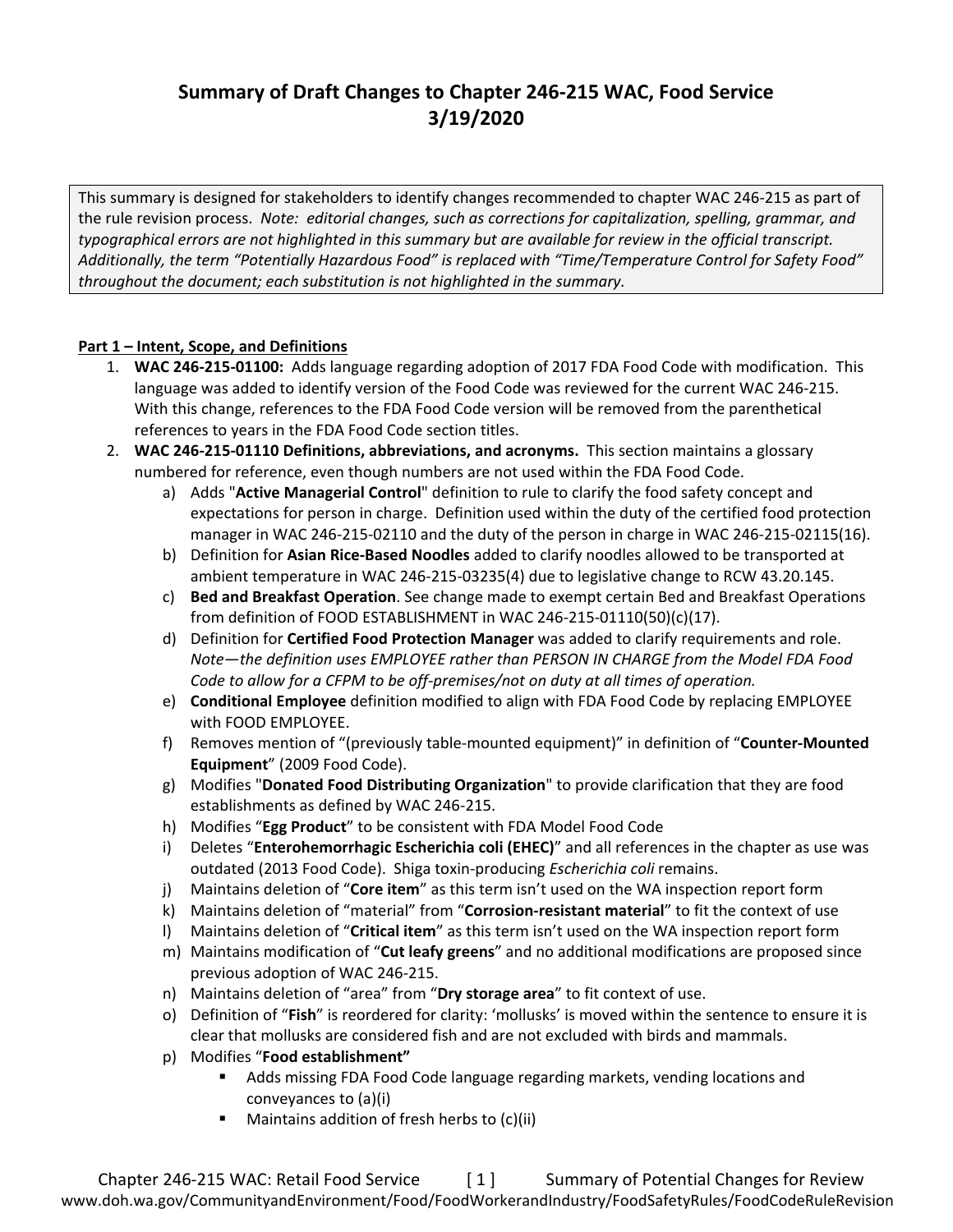- **Clarifies apple cider must be pasteurized in**  $(c)(v)$  **and non Ready-to-eat foods may receive** no additional processing in (c)(vi) to be considered not a food establishment
- Corrects code reference in (c)(ix) referencing (c)(viii) private kitchens used for bake sales
- **Adds (c)(xvi) to remove beverage stands, such as lemonade stands, from the definition of** a food establishment; language based on draft legislative bill
- Adds (c)(xvii) to remove owner-occupied bed-and-breakfast operations with 1-2 bedrooms that only serve breakfast and that notify the consumer that they are not regulated from the definition of a food establishment. This language is a modification of language from the FDA Model Food Code.
- q) Corrects capitalization of permit in "**Food Worker Card**" to clarify a food worker card is not considered authorization to operate a food establishment as PERMIT is defined in this chapter.
- r) Removes "**Grill Marked**" as this definition was unique to Washington and was removed due to federal updates to the noncontinuous cooking section (see WAC 246-215-03415).
- s) Aligns language of "**Highly Susceptible Population**" with FDA Model Food Code. Note that draft language still modifies FDA Food Code to remove additional wording usage, but intent remains.
- t) Adds "**Intact Meat**" definition from Food Code.
- u) Adds "**Mobile Primary Permit**" and "**Mobile Secondary Permit**" to address plan review reciprocity language in RCW 43.20.149 (see Part 9 for additional information on mobile food unit changes).
- v) Adds exclusion of "**Packaged**" for facilities such as schools that prepare food and distribute to a closed audience through a vending machine style service and provide ingredient information at the point of order rather than individual packages. Also realigns definition with FDA Food Code to provide clarity of the use of packaging as a wrapper to the consumer. Note: previous WA modification including "securely" to better separate 'packaged' from 'wrapped' is maintained.
- w) Adds language to "**Permit Holder**" to clarify operators that are not required to hold a permit (such as donated food distributing organizations) are still considered responsible for the operation.
- x) Removes "**Pooled**" as a definition for mixing 4 or more eggs as the concept required explanation, but the intent of reducing mixing multiple raw eggs remains in the rule. Affected code section (WAC 246-215-3321) modified to align closer with FDA Food Code.
- y) Removes "**Potentially Hazardous Food**". This phrase replaced with "Time/Temperature Control for Safety Food (TCS)" throughout the entire rule. (TCS was introduced in 2005 FDA Food Code and PHF was phased out in successive versions.)
- z) There is no change to the definition of "**Potluck**". Note: Food Safety Advisory Council reviewed public comment replacing "Potluck" with alternative term; opted to maintain "Potluck" term.
- aa) "**Private Event**" modified to not allow advertisement to the general public.
- bb) Modified "**Reduced Oxygen Packaging**" to align with FDA Food Code by removing "surrounding" in regards to atmosphere and replacing "hermetically sealed" with "vacuum-packaged".
- cc) Adds language to "**Re-service**" to explicitly exclude food on a monitored self-service operation from being considered served.
- dd) Modifies "**Restricted Use Pesticide**" to replace 'certified operator' for 'certified applicator' to align with FDA Food Code.
- ee) Modifies "**Service Animal**" to reflect changes to the statewide definition of service animal in RCW 49.60.218 effective January 2019. The definition includes reference to miniature horses as listed in RCW 49.60.214 and provides examples of work tasks expected for a service animal.
- ff) Modifies "**Shiga toxin-producing E. coli**" to include examples and describe symptoms of illness.
- gg) Adds "**Time/Temperature Control for Safety Foods (TCS)**". First used the FDA Food Code in 2005, this term replaces "Potentially Hazardous Foods". The change will align with national usage, but will require considerable updates to print and education materials. No other changes were made to the definition in the 2013 version of WAC 246-215. (Note: Washington includes all herbs in oil as a potential TCS food—FDA Food Code explicitly includes garlic-in-oil mixtures.)
- hh) Adds language to "**Vending Machine**" to include additional forms of payment.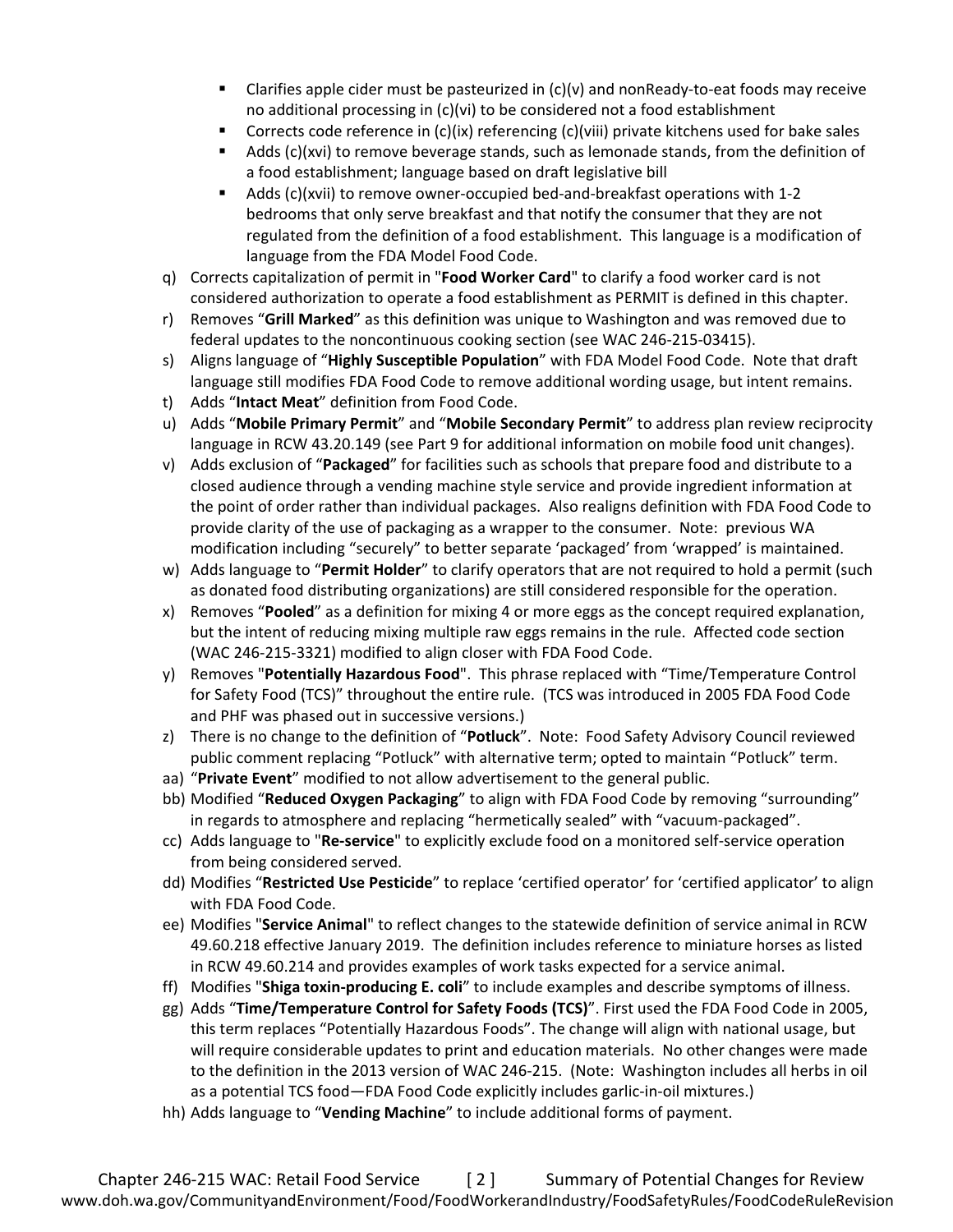### **Part 2 - Management and Personnel**

- 1. **WAC 246-215-02107 Certified Food Protection Manager.** New section number added to match the provision in the 2017 FDA Model Food Code. Adds Certified Food Protection Manager (CFPM) requirement for at least one EMPLOYEE per establishment to have a valid certification from an accredited program. (2013 FDA Food Code requires one per establishment and 2017 FDA Food Code requires one per shift; Washington looks to adopt the 2013 version with a one-year delayed implementation with a focus on Active Managerial Control). Food establishments have 60 days to replace a Certified Food Protection Manager. Section maintains FDA Food Code exemption for low-risk food establishments.
- 2. **WAC 246-215-02110 Duties—Food Protection Manager Certification.** Details the responsibilities of the Certified Food Protection Manager (CFPM) from the CFPM definition to this section. The CFPM is require to ensure a training and food protection program so that each person in charge is able to maintain Active Managerial Control and fulfill duties and knowledge expectations.
- 3. **WAC 246-215-02115 Duties—Person in Charge.**
	- a) Adds verification of temperature and safe storage of foods delivered during non-operating hours. This provision from the 2017 FDA Food Code is designed to ensure protocols are in place to make sure key drop and other deliveries of food are properly protected when employees are not present.
	- b) Adds oversight of routine food temperature monitoring during hot and cold holding. While proper holding temperatures are currently required, this provision explicitly adds oversight to the person in charge. (2017 Food Code)
	- c) Adds language requiring notification of employees of responsibility to report foodborne illnesses and symptoms to the person in charge in a *verifiable* manner, such as posted signage, signed statements, etc. (2017 Food Code)
	- d) Adds requirement to have written procedures and plans (such as clean-up plans for vomit and diarrhea) that are maintained and implemented to ensure active managerial control.
- 4. **WAC 246-215-02200 Employee health—Reporting policy.** Food employees and conditional employees are required to report to the person in charge information about their health and activities that relate to diseases transmissible through food. This section is modified to explicitly indicate that diagnoses and exposure to illnesses must be reported (in addition to symptoms of illness).
- 5. **WAC 246-215-02205 Employee health—Reportable history of illness.** Adds norovirus and all species of *Salmonella* to the other four diagnosed infections that require reporting to the person in charge: hepatitis A, Shiga toxin-producing *E. coli* and *Shigella*. Food employees that work in a facility serving a Highly Susceptible Population also need to report potential exposure to foodborne illness to the person in charge.
- 6. **WAC 246-215-02210 Employee health—Prohibit a conditional employee from becoming a food employee.** In addition to conditional employees that report potential foodborne illness, the person in charge must also ensure a conditional employee that *exhibits* symptoms of foodborne illness not become a food employee until symptoms have resolved.
- 7. **WAC 246-215-02220 Employee health—Conditions of exclusion.** Aligns with FDA Food Code by adding norovirus and all species of Salmonella to the list of diagnosed infections that exclude employees from working as a food employee until they are cleared to return.
- 8. **WAC 246-215-02235 Employee health—Other conditions.** Allows medical documentation to be presented to the person in charge or the regulatory authority if a food employee has other conditions that allow working without special restrictions. Includes additional examples of potential conditions for thoroughness.
- 9. **WAC 246-215-02245 Employee health—Removal of exclusion or restriction based on diagnosis.**  Removes the reference to the "Control of Communicable Disease Manual" to allow for the local health officer to use measures deemed necessary to make health determinations.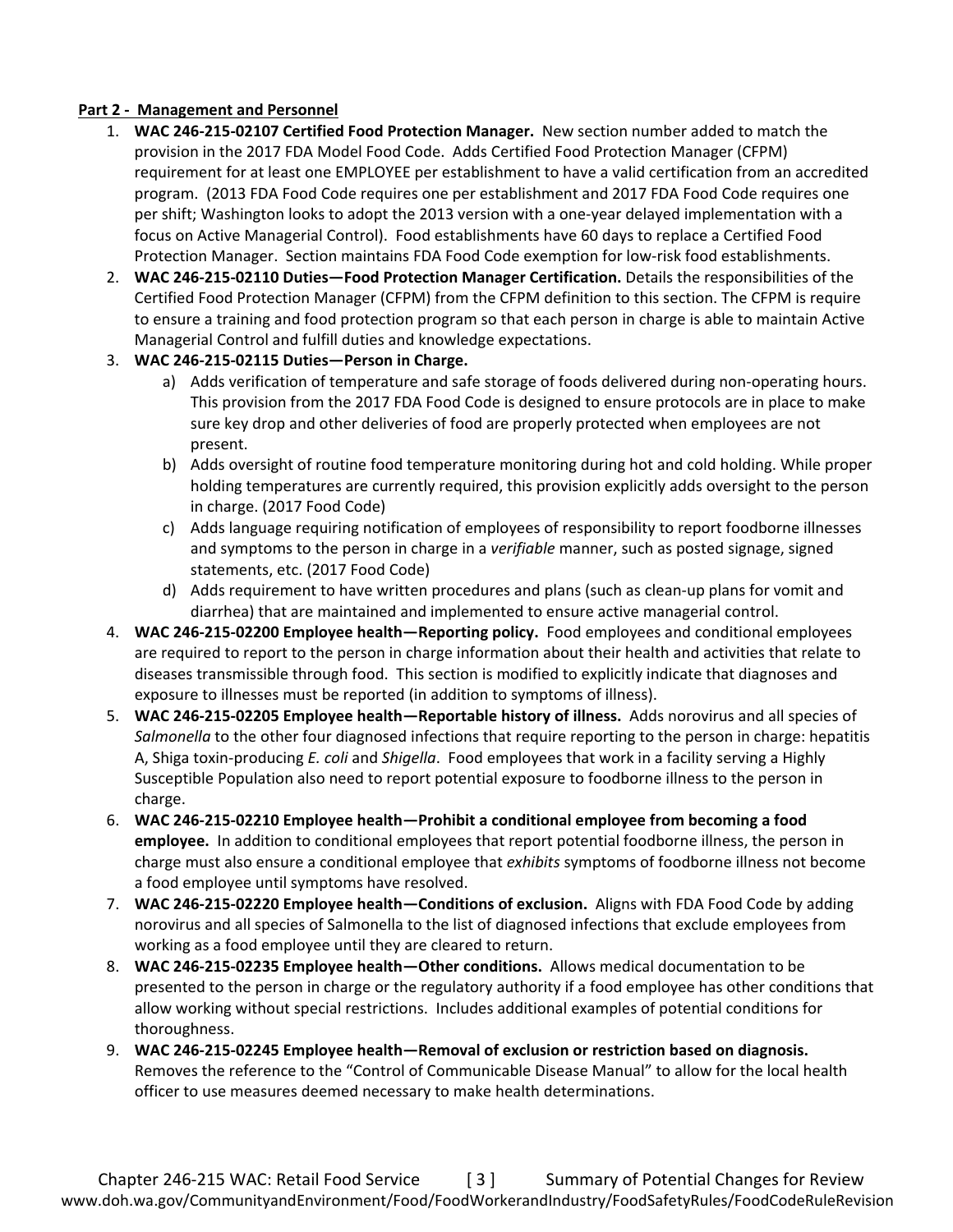- 10. **WAC 246-215-02250 Employee health—Removal of exclusion or restriction based on symptoms.**  Includes approval of the regulatory authority in addition to the local health officer to remove exclusion of an employee due to jaundice.
- 11. **WAC 246-215-02250 Employee health—Removal of exclusion or restriction based on exposure.**  Requires a person in charge of a facility serving a highly susceptible population to get local health officer (and regulatory authority) approval to remove the restriction of an employee that had foodborne illness exposure. This reference to the local health officer removes the set parameters for a person in charge to clear an employee with illness exposure.
- 12. **WAC 246-215-02320 Hands and arms—Hand antiseptics.** Amended to align text with applicable federal rules regarding use of hand antiseptics as a food additive. (2013 Food Code)
- 13. **WAC 246-215-02250 Employee health—Removal of exclusion or restriction based on symptoms.** Amended to ensure the regulatory authority, if not the local health officer, also approves before a food employee previously excluded due to jaundice returns to work.
- 14. **WAC 246-215-02330 Jewelry—Prohibition.** Addition of FDA Food Code language specifically including medical information jewelry as prohibited when worn on the arms or hands.
- 15. **WAC 246-215-02406** New section added regarding covering bandages located on the wrist, hand, or finger when working with exposed food. (2017 Food Code)
- 16. **WAC 246-215-02410** Adds exceptions listed in FDA Food Code regarding hair restraint requirements.
- 17. **WAC 246-215-02500** New section added requires written procedures for clean-up of vomiting and diarrheal events in the food establishment.

### **Part 3 – Food**

- 1. **WAC 246-215-03200 Sources—Compliance with food law.** Modified (2) to indicate that some foods prepared in a private home are allowable as detailed in the chapter. Modified (4) related to fresh fish to allow for modification to freezing for parasites made in 03425.
- 2. **WAC 246-215-03235 Specifications for receiving—Temperature.** Allows for receipt of *fresh* rice-based noodles processed in facilities licensed by Washington State Department of Agriculture at ambient temperatures as long as the noodles are properly reheated or cooled immediately upon receipt.
- 3. **WAC 246-215-03250 Specifications for receiving—Eggs and milk products, pasteurized.** Replaces "offpremises consumption" with "not used as an ingredient" to allow for consumer choice when an intact container of raw milk is purchased.
- 4. **WAC 246-215-03280 Specifications for receiving—Commercially processed treated juice.** Changes section title to clarify that the section applies to treated pre-packaged juice from a commercial processor. (2005 FDA Food Code)
- 5. **WAC 246-215-03285 Original containers and records—Molluscan shellfish, original container.** Editorial correction to add the missing (5) subsection allowable for removing shellfish from the original container. Subsection (5) is unique to Washington and was added to WAC 246-215 during a previous rule revision.
- 6. **WAC 246-215-03290 Original containers and records—Shellstock, maintaining identification.** Adds requirement to include the first date shellstock are served from a container on the shellstock tag; recording last date of service on the tag is already required. Also clarifies that shellstock with different certification numbers may not be commingled/mixed together.
- 7. **WAC 246-215-03300 Preventing contamination by employees—Preventing contamination from hands.** 
	- (4) incorporates a modified clarification from the 2017 Food Code that allows for bare hand contact for ready-to-eat food that will be cooked to at least 145°F before service. Washington modification allows advance prep as long as the food will be cooked in the facility prior to service, rather than only allowing handling during the cooking process.
	- (5)(b)(i) strikes requirement to list all specific ready-to-eat food within an application for bare hand contact.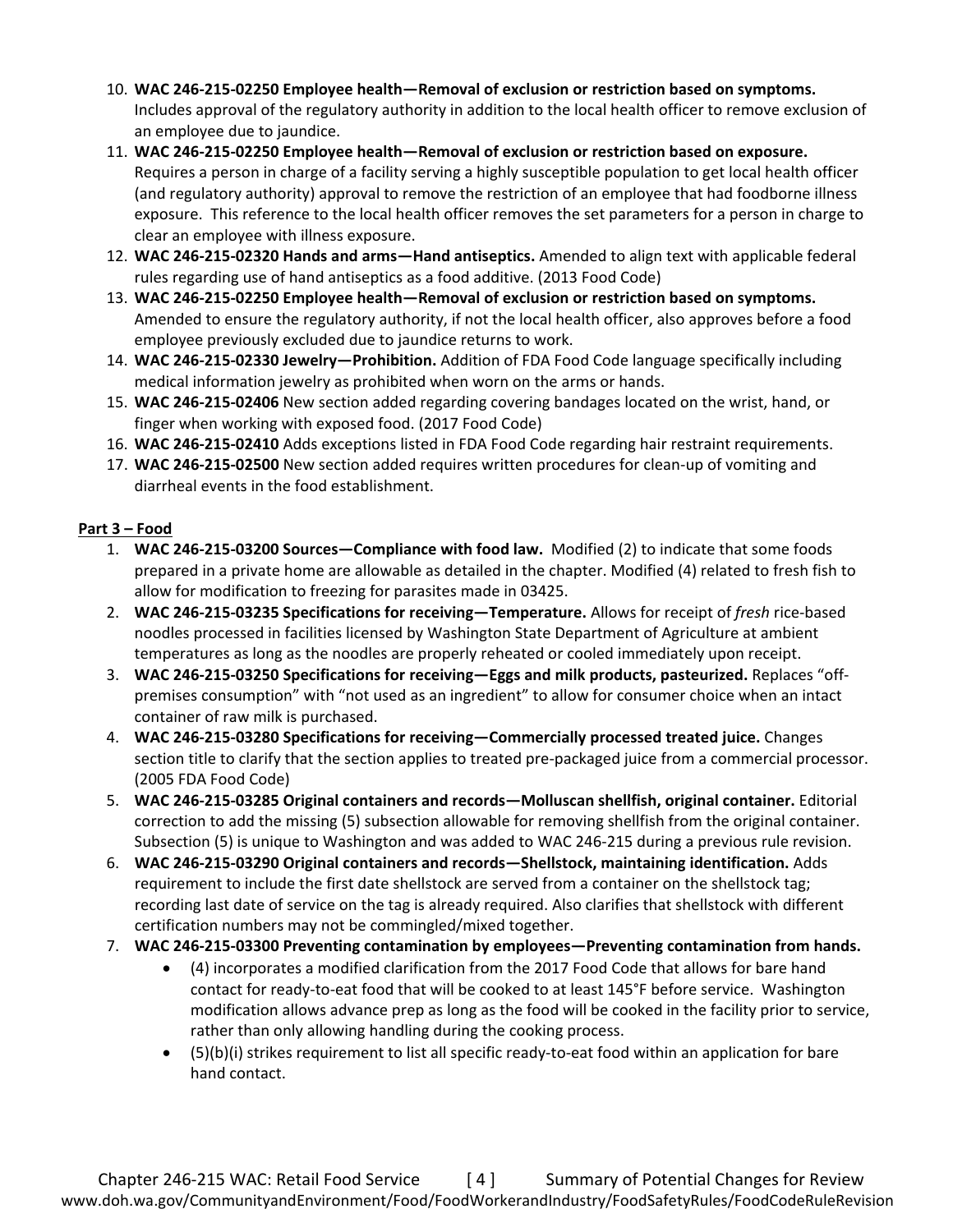- $(5)(c)(i)$  includes clarification, including reporting potential foodborne illness to regulatory authority, from Food Code regarding the requirements for the written employee health plan for establishments that have approved bare hand contact with ready-to-eat food.
	- Note: Requirement to maintain a log of employee reports of diarrhea, vomiting, jaundice, or diagnosed foodborne illness for ninety days allowable according to AAG office guidance and L&I staff input.
	- Note: allowance of nail polish or artificial nails will be addressed through guidance and operator application/additional protection measures (such as nail brush requirements)
- $\bullet$  (5)(f)(iv) strikes the option of paid sick leave as an incentive program to align with Washington state laws requiring paid sick leave for non-salaried workers
- (5)(h) adds the caveat that if a bare hand contact with ready-to-eat food allowance is revoked or discontinued it may not be reinstated without written approval.
- 8. **WAC 246-215-03306 Preventing food and ingredient contamination—Packaged and unpackaged food— Separation, packaging, and segregation.** (1)(iii) added to clarify that raw animal products may not be stored near fruits and vegetables that haven't been washed.
- 9. **WAC 246-215-03315 Preventing food and ingredient contamination—Protection from unapproved additives.** Includes allowance for grapes to have sulfiting agents before receipt by the food establishment. (2005 Food Code)
- 10. **WAC 246-215-03318 Preventing food and ingredient contamination—Washing fruits and vegetables.** (1) Clarifies that fruits and vegetables that are ready-to-eat do not need to be rinsed again. (2) Removes reference to raw when discussing fruits and vegetables (2005 Food Code) and (3) includes new language regarding on-site generation of produce washing chemicals (2011 Supplement).
- 11. **WAC 246-215-03321 Preventing food and ingredient contamination—Advanced mixing of raw eggs prohibited.** Section clarified to incorporate definition of pooled eggs. No changes to the intent.
- 12. **WAC 246-215-03330 Preventing contamination from equipment, utensils, and linens—Food contact with equipment and utensils.** Specifies that linens may be used to contact food (2013 Food Code)
- 13. **WAC 246-215-03336 Preventing contamination from equipment, utensils, and linens—Linens and napkins, use limitation.** Clarifies that napkins used in this section refers to cloth napkins, not paper. (2013 Food Code)
- 14. **WAC 246-215-03339 Preventing contamination from equipment, utensils, and linens—Wiping cloths, use limitation.** Moves (c) regarding dry disposable towels out of section regarding wiping cloths and into a separate (7).
- 15. **WAC 246-215-03348 Refilling Returnables (Note: This section also incorporated WAC 246-215-04650)**
	- (5) modified to allow consumer-owned beverage containers to be refilled both nonTCS and TCS beverages if the process is contamination-free.
	- (7) provides allowance for establishments to further expand refilling reusables in visibly clean, consumer-provided containers under an APPROVED plan. Added allowance for consumers to fill bulk foods, in addition to nonReady-to-Eat, and packaged foods.
- 16. **WAC 246-215-03369 Preventing contamination by consumers—Consumer self-service operations.** Corrects missing POULTRY and replaces "no less than" with "at least" for clarity.
- 17. **WAC 246-215-03372 Preventing contamination by consumers—Returned food and re-service of food.**  Adds subsection (3) unique to Washington to allow the re-service of certain foods under an approved plan.
- 18. **WAC 246-215-03400 Cooking—Raw animal foods.**
	- (1)(b) Alters cooking temperature for comminuted meat to 158°F instantaneous (instead of 155°F for 15 seconds). Includes new FDA Food Code cooking dwell time for comminuted meat of 17 seconds (instead of 15 seconds) to chart allowable under an approved plan.
	- $\bullet$  (1)(c) Updates dwell time for poultry and other products cooked to 165°F to instantaneous (instead of 15 seconds) to align with FDA and USDA standards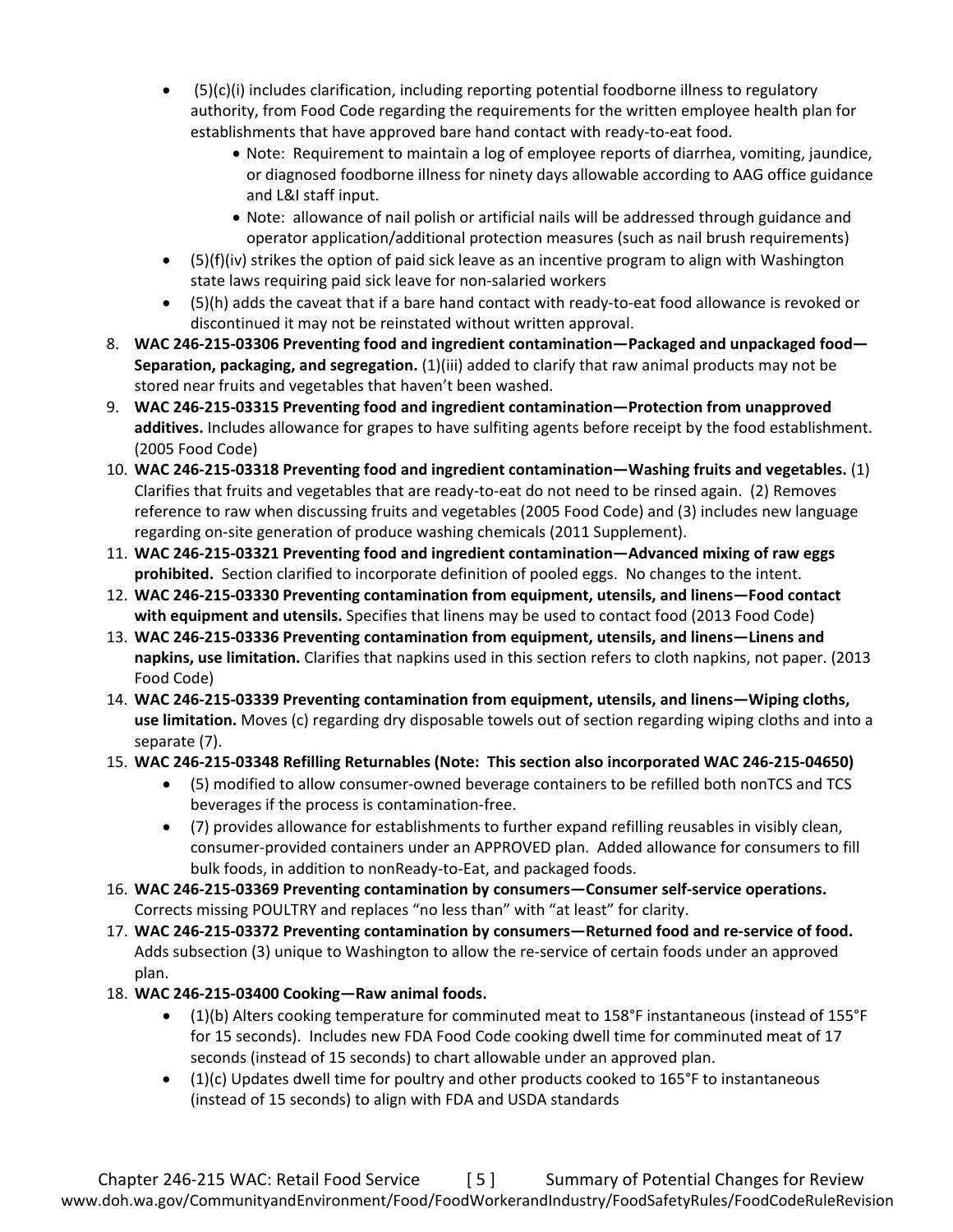- Table 3-2 and Table 3-3 were switched in order (and then re-titled) to match FDA Food Code order. No changes were made to times or temperatures in the tables.
- 19. **WAC 246-215-03410 Cooking—Plant food cooking for hot holding.** Replaces 'fruits and vegetables' with 'plant foods' to indicate section applies to roots, grains, and other edible plant matter. **(**2017 Food Code)
- 20. **WAC 246-215-03415 Cooking—Noncontinuous cooking of raw animal foods.** Noncontinuous cooking section modified to align with current Food Code final cooking temperatures and removal of Washingtonspecific section on grill marking. (2013 Food Code). Maintains monitoring and document requirement, but removes mention of Permit Holder in (6)(c) to complete the task.
- 21. **WAC 246-215-03425 Freezing—Parasite destruction.**
	- (1) Corrects language regarding holding products for a minimum time (2009 Food Code)
	- (2)(b) Adds scallop products with only adductor muscle exempt from parasite destruction (2013 Food Code)
	- $\bullet$  (2)(d)(e) Corrects bulleting issue to include aquacultured fish and skein-free fish eggs as exempt from parasite destruction requirements (2009 Food Code).
	- Adds fresh finfish that are served partially cooked only for an individual consumer's request with a modified consumer advisory as exempt from parasite destruction.
- 22. **WAC 246-215-03440 Reheating—Reheating for hot holding.** Clarifies that reheating provision applies to all commercially processed TCS foods—not just those immediately removed from intact package. (2013 Food Code)
- 23. **WAC 246-215-03510 Temperature and time control—Thawing.** Adds requirement that vacuum-packaged fish labeled to be kept frozen until use must be removed from the reduced oxygen environment before thawing in refrigeration or immediately after thawing under running water. (2013 Food Code)
- 24. **WAC 246-215-03515 Temperature and time control—Cooling.** Clarifies alternative cooling procedures allowed in Washington, particularly regarding intact pieces of meat. Also reorients section to bring shallow pan/layer cooling to primary cooling method, while maintaining FDA Food Code timetemperature monitored cooling provision.
- 25. **WAC 246-215-03526 and WAC 246-215-03527 Ready-to-eat, Time/temperature control for safety food, Date Marking and Disposition.** Adds date marking and storage time requirement for refrigerated TCS foods held more than 24 hours, with exceptions as listed in FDA Food Code. (1999 Food Code) Potential remediation of reheating allowed rather than automatic discard for TCS products are not properly date marked. Reheating specifically excluded in (3) as an option for facilities serving highly susceptible populations.
	- *Note: Guidance material will be developed within FSAC and DOH will include a list of moisture content of cheeses.*
- 26. **WAC 246-215-03530 Temperature and time control—Time as a public health control.** (2) modified to incorporate allowance from 2017 FDA Food Code Supplement regarding beginning time as a public health control for ambient foods.
- 27. **WAC 246-215-03540 Specialized processing methods—Reduced oxygen packaging without a variance, criteria.** Extends the hold time for raw, vacuum-packaged products from 14 days to 30 days without a variance, clarifies that plans must be submitted to the regulatory authority prior to implementation, and updates the cold holding requirements to allow for storage at 41°F for up to 7 days. Additionally, allows vacuum packaging of raw or ready-to-eat foods that are properly labeled and refrigerated for up to 48 hours without a HACCP plan.(2013 FDA Food Code)
- 28. **WAC 246-215-03610 Labeling—Food labels.** Adds labeling requirements for astaxanthin a color additive potentially present in salmonid fish (2013 Food Code). Also incorporates applicable labeling requirements in RCW 15.130 and editorial correction in (3)(b) to reference proper subsection.
- 29. **WAC 246-215-03620 Consumer advisory—Consumption of animal foods that are raw, undercooked, or not otherwise processed to eliminate pathogens.** Adds modification for consumer advisory to allow operators that want to serve partially-cooked fresh fish without parasite destruction. The practice is currently not allowed.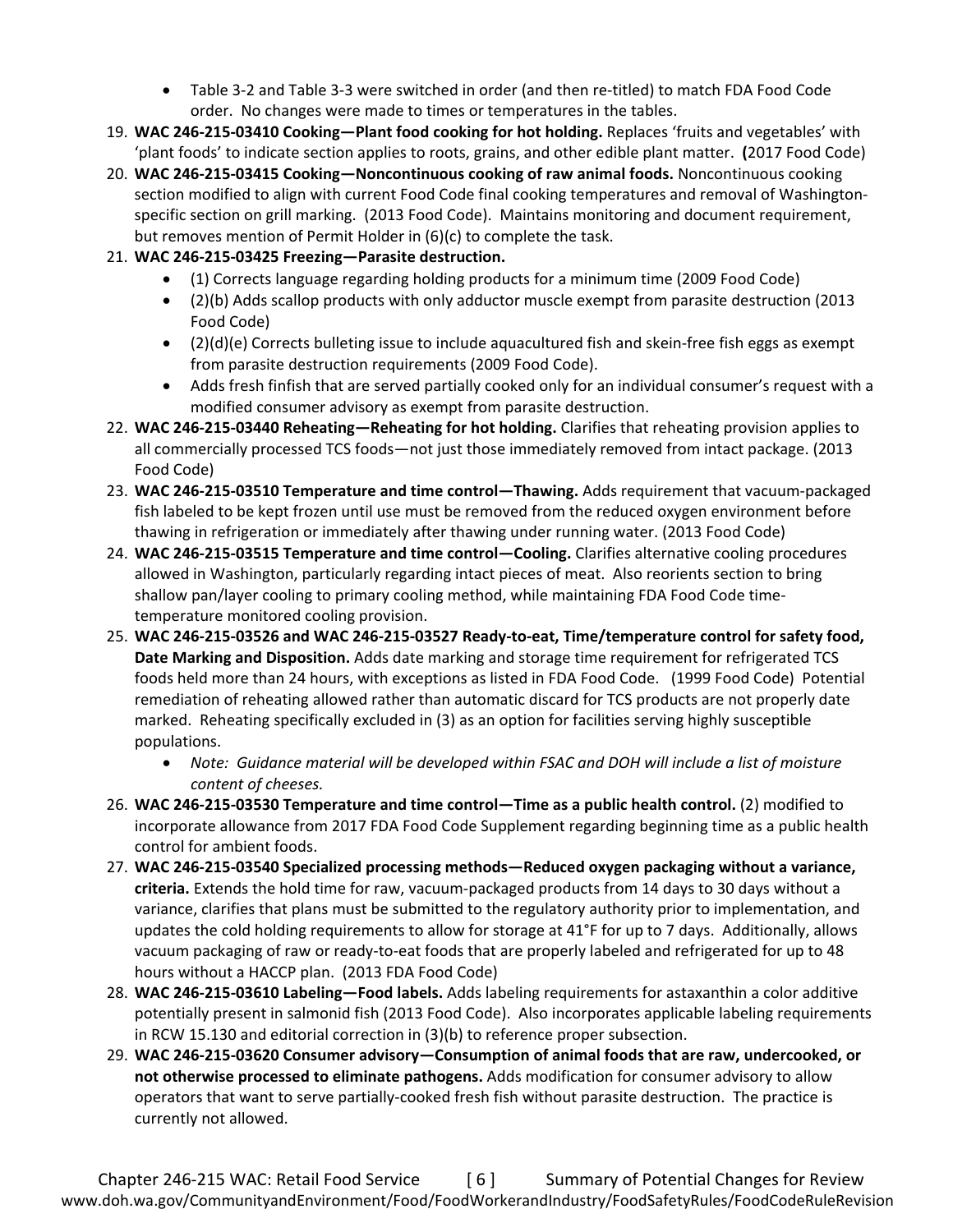- Revised (2)(a) within the disclosure to add "fresh finfish (cooked to order)" to ensure fresh finfish that is served partially cooked is highlighted in the disclosure
- Revised (3)(d) within the reminder to include the following (d) "Regarding the safety of consuming fresh partially-cooked fish, information is available upon request."
- 30. **WAC 246-215-03800 Additional safeguards—Pasteurized foods, prohibited re-service, and prohibited food.** (9) specifically excludes foods that are improperly date marked from being reheated.

### **Part 4 – Equipment, Utensils, and Linens**

- 1. **WAC 246-215-04110 Multiuse— Lead in ceramic, china, and crystal utensils, use limitation.** Removed "Hot" from chart regarding beverage containers to align with FDA Food Code (2005).
- 2. **WAC 246-215-04130 Multiuse—Wood, use limitation.** Clarifies that hard, close-grained woods may be used for other food contact surfaces.
- 3. **WAC 246-215-04272 Acceptability—Food equipment, certification and classification.** Clarifies that equipment certified for conformance to American National Standard is deemed to comply with the provisions contained in Part 4 Subparts A-B based on change in FDA Food Code Supplement (released December 2019).
- 4. **WAC 246-215-04335 Utensils, temperature measuring devices, and testing devices—Food temperature measuring devices.** Aligns language regarding small-diameter probe with Food Code. (2001 Food Code)
- 5. **WAC 246-215-04340 Utensils, temperature measuring devices, and testing devices—Temperature measuring devices, manual warewashing.** Adds (2) to require irreversible temperature indicator to be provided and accessible for measuring utensil surface temperature in mechanical warewashing operations.(2013 FDA Food Code)
- 6. **WAC 246-215-04350 Cleaning Agents and Sanitizers Availability.** Adds new section to require that cleaning and sanitizing solutions to be available for use during all hours of food preparation.(2017 FDA Food Code)
- 7. **WAC 246-215-04565 Equipment—Manual and mechanical warewashing equipment, chemical sanitization—Temperature, pH, concentration, and hardness.** Adds language regarding on-site generation of chemical sanitizers. (2017 FDA Food Code)
- 8. **WAC 246-215-04605 Objective—Equipment food-contact surfaces and utensils.** Requires cleaning of food equipment after use with raw fish, a major food allergen. (2013 Food Code)
- 9. **WAC 246-215-04650 Methods—Returnables, cleaning for refilling.** Section deleted and requirements relocated to WAC 246-215-03348. (2013 FDA Food Code)

## **Part 5 – Water, Plumbing, and Waste**

- 1. **WAC 246-215-05215 Design, construction and installation—Backflow prevention, air gap.** Adds reference to WAC 246-290-010 regarding approved air gaps.
- 2. **WAC 246-215-05220 Design, construction and installation—Backflow prevention device, design standard.** Removes ASSE reference and adds WAC 246-290-490 and WAC 51-56-0600.
- 3. **WAC 246-215-05255 Design, construction and installation—Conditioning device, design.** Allows regulatory authority to approve handwashing sink locations greater than 25 feet of food preparation, food dispensing, and warewashing areas
- 4. **WAC 246-215-05280 Operation and maintenance—System maintained in good repair.** Aligns water system inspection and service schedule with state rule in WAC 51-56-0600 rather than manufacturer's instructions.

## **Part 6 – Physical Facilities**

- 1. **Subpart C and D** Aligns section titles with Food Code (replaces Handwashing 'facilities' with Handwashing 'sinks')
- 2. **WAC 246-215-06350 Dressing areas and lockers—Designation.** Corrects spelling of 'designated' instead of 'designed'.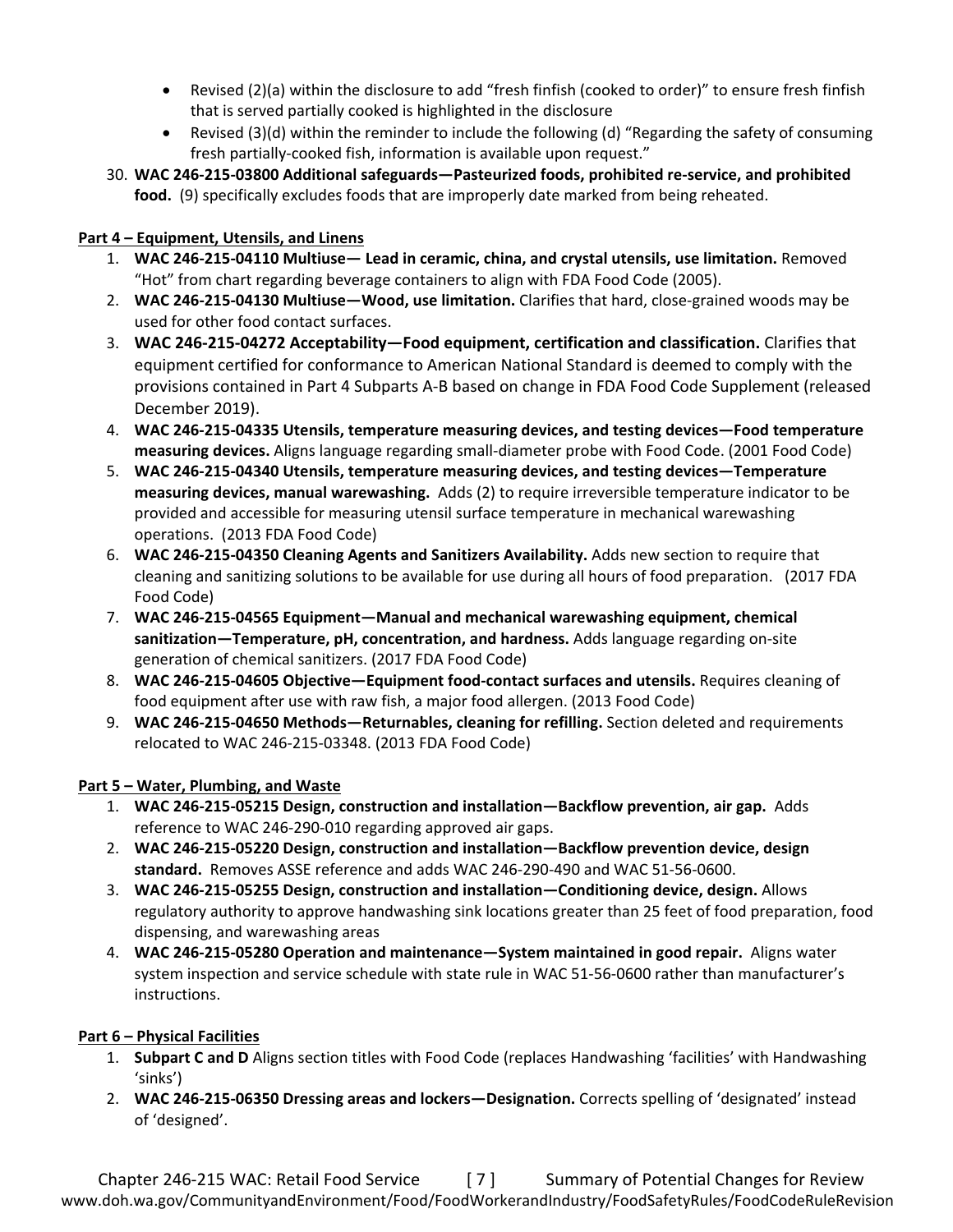### 3. **WAC 246-215-06570 Methods—Prohibiting animals**

- a) Reconfigures (c) to clarify that working service animals, and not other controlled animals, that may be in dining and sales areas.
- b) Also adds a new section (4) allowing dogs in outdoor areas within prescribed parameters. Allows reusable dog bowls as long as not washed in the food establishment and requires signage for operators that participate to alert potential customers with allergens. Note: clarification added to indicate that bowls used for dogs could not be washed in food establishment (not that food establishments were restricted from using reusable servingware for customers if they also allowed dogs in outdoor areas).
- c) (5) Added to allow dogs inside food establishments having very limited food service as long as the establishments provides other controls to align with [HB2412.](https://app.leg.wa.gov/billsummary?BillNumber=2412&Year=2019&Initiative=false)

### **Part 7 – Poisonous or Toxic Materials**

- 1. **WAC 246-215-07220 Chemicals—Sanitizers, criteria.** Aligns language regarding sanitizing solutions generated on-site with Food Code (2011 Food Code Supplement)
- 2. **WAC 246-215-07225 Chemicals—Chemicals for washing, treatment, storage, and processing fruits and vegetables, criteria.** Aligns language regarding chemicals used to wash or peel raw fruits or vegetables with Food Code (2011 Food Code Supplement)
- 3. **WAC 246-215-07235 Chemicals—Drying agents, criteria.** Aligns language regarding chemicals used as drying agents with Food Code (2011 Food Code Supplement)

### **Part 8 – Compliance and Enforcement**

- 1. **WAC 246-215-08215 Facility and operating plans—Contents of a HACCP plan.** Adds new specification to include general information with the HACCP plan, clarifies requirement to include any information required, clarifies what a flow diagram should include, clarifies either food employees or the person in charge may monitor critical control points and take corrective actions, clarify training and supervisory plans required (2017 Food Code and Supplement)
- 2. **WAC 246-215-08305 Exempt from permit with approval.** Adjusts the section title to clarify the section is not exempt from food safety but may be exempt from permit with approval. Also reorders list of foods and removes restriction on 'immediate service' of cooked whole peppers and corn.
- 3. **WAC 246-215-08325 Application procedure—Contents of the application.** Allows for a Unified Business Identifier number to replace an applicant birthdate.
- 4. **WAC 246-215-08350 Conditions of retention—Responsibilities of the permit holder.** Adds requirement for permit holder to notify customers that a copy of the most recent inspection report provided by the regulatory authority is available for review. (2013 Food Code) Washington modification of allowing a 'summary' of the inspection report fulfills the intent of transparency to the public with the available options provided by the regulatory authority to the food establishment.
- 5. **WAC 246-215-08410 Frequency—Competency of inspectors.** Adds new paragraph to address access to training and continuing education of inspectors. (2017 Food Code)
- 6. **WAC 246-215-08455 Imminent health hazard—Ceasing operations and reporting.** Adds new language allowing continued operation during times of electrical or water interruptions with an approved written emergency operation plan. (2017 FDA Food Code)

#### **Part 9 - Alternative Food Facilities (sections in Part 9 are not in FDA Model Food Code)**

- 1. **WAC 246-215-09100 Mobile Food Requirements and restrictions—Requirements.** Adds a requirement for permit holders with secondary permits to notify regulatory authorities regarding permit suspensions.
- 2. **WAC 246-215-09110 Mobile Food Plan approval—Plan review.** Reconfigures section for readability.
- 3. **WAC 246-215-09115 Mobile Food Plan approval—Plan contents.** Removes requirement for mobile food unit itinerary to be provided at the time of plan review (adjusted to providing itinerary when operational)